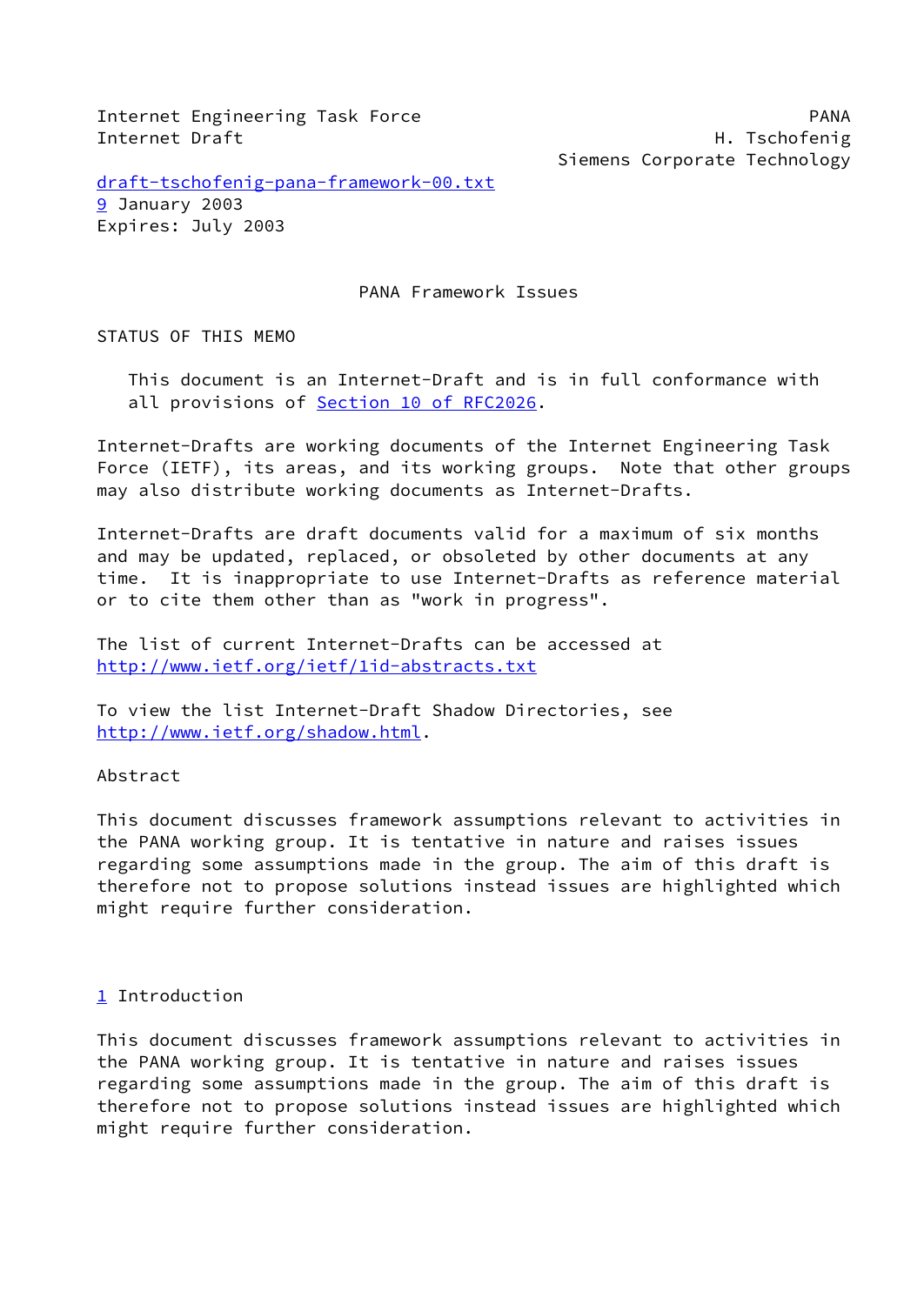Internet Draft **1988** and 2003

The document is organized as follows:

In [Section 2](#page-1-0) two basic scenarios are described which are differentiated by their authorization procedure - which in this case is about charging. The two scenarios are subscription-based access and alternative means of access. [Section 3](#page-3-0) then considers a few possible results of a PANA protocol execution. A few examples are listed with increasing order of complexity. In [Section 4](#page-6-0) a few interesting requirements (in the view of the author) are listed which might influence the outcome of a PANA protocol. The author is aware of the fact that there should be a separation between requirements, analysis and an actual protocol development. However, requirements are not always (or not often) orthogonal and a focus on some requirements (justified or not) might heavily influence the shape of a later protocol design. [Section 5](#page-9-0) describes some building blocks which might be useful in a future protocol. Some of the building blocks have already (individually) been used in some protocol proposals. The building blocks are roughly aligned in their order of execution - some of them can be omitted without severely effecting the protocol (optional components). In [Section 6](#page-11-0) a few thoughts on the relationship to mobility protocols (in particular Mobile IP) are presented. Finally in **Section 7** some conclusions derived from the previous explanations are given.

## <span id="page-1-0"></span>[2](#page-1-0) Basic Scenarios

This section describes two scenarios for network access. The first scenario is traditionally based on a relationship between the user and his home network. The subscribed user uses his credentials in a AAA scenario to dynamically establish a trust relationship between the home network and the visited network.

Note that the term 'user' can also be replaced by some other entity for which the authentication is performed (e.g. a device). The difference between the two is (at the process of authentication and key exchange itself) often marginal since it depends only on the used identifier (e.g. NAI, Kerberos principal name, etc.). The usage of such an identifier after authentication for authorization is often different. Since an identity referring to a user provides some advantages compared to a device, such as additional security, this term is used. The author is, however, aware of the fact that some network access procedures used today are based on device authentication.

## <span id="page-1-1"></span>[2.1](#page-1-1) Subscription-based access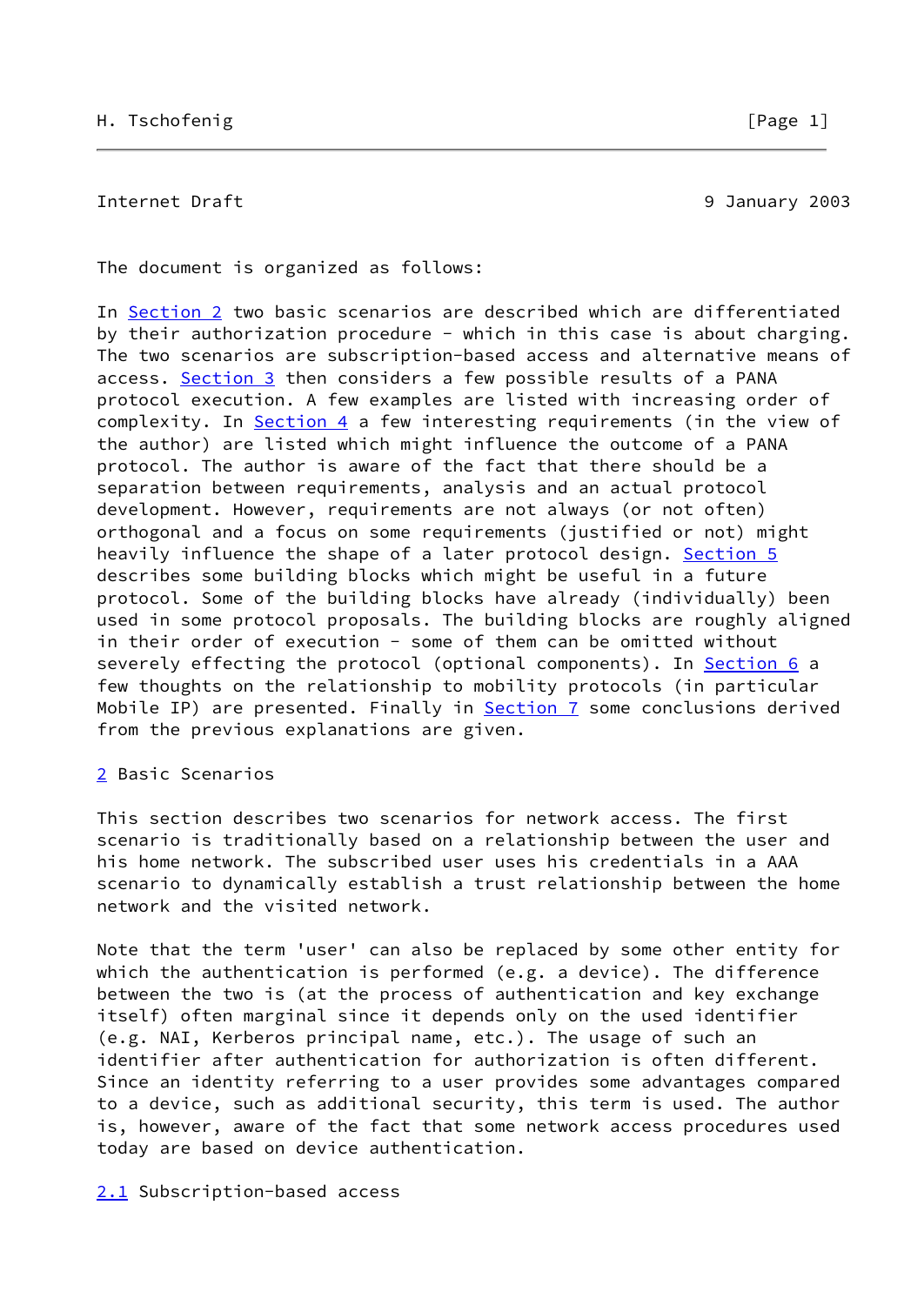Authentication of the user is typically provided to the home network where the user is subscribed and credentials are available. It is typically based on symmetric cryptography. The security relationships are one-to-many, and asymmetric cryptography does not necessarily

H. Tschofenig and the set of the set of the set of the set of the set of the set of the set of the set of the set of the set of the set of the set of the set of the set of the set of the set of the set of the set of the se

Internet Draft 9 January 2003

provide advantages in key management in such a situation (although it may provide other advantages, of course). In a mobile environment, the performance advantages of symmetric cryptography are also important. The message flow may involve many different visited networks, but an established business relationship (e.g. roaming agreements) between the visited and the home network may be assumed, hence accounting and charging are feasible.

Without roaming the visited network and the home network coincide and the end host is attached to the home network. This procedure simplifies avoiding inter-realm communication. Some ISP scenarios are based on this simplification.

<span id="page-2-0"></span>[2.2](#page-2-0) Alternative means of access

In this scenario the user has no home network and therefore cannot assume such for the purpose of authentication and authorization. Hence authentication, authorization and payment is provided by other means such as pre-paid cards, credit cards and other mechanisms (micro- and macro-payment methods). Which protocol is required for the alternative means of access case depends on the chosen payment protocol. These types of environments are typically found in hot spots.

Additional information about a detailed problem description and protocol exchanges at an abstract level is provided at  $[1]$  $[1]$ .

In the first scenario the visited network is given the assurance that the indicated user is registered to a given home network and that the home network provides a guarantee that the generated cost are covered. In the second scenario the payment mechanism has to provide the assurance that the end host is able to pay for the consumed resources. Note that this does not necessarily require user authentication. But it will typically require the transmission of payment-related confidential data prior to completed authorization. This may imply that the establishment of a security association is necessary to protect the sending of this data before the user credential can be verified. This in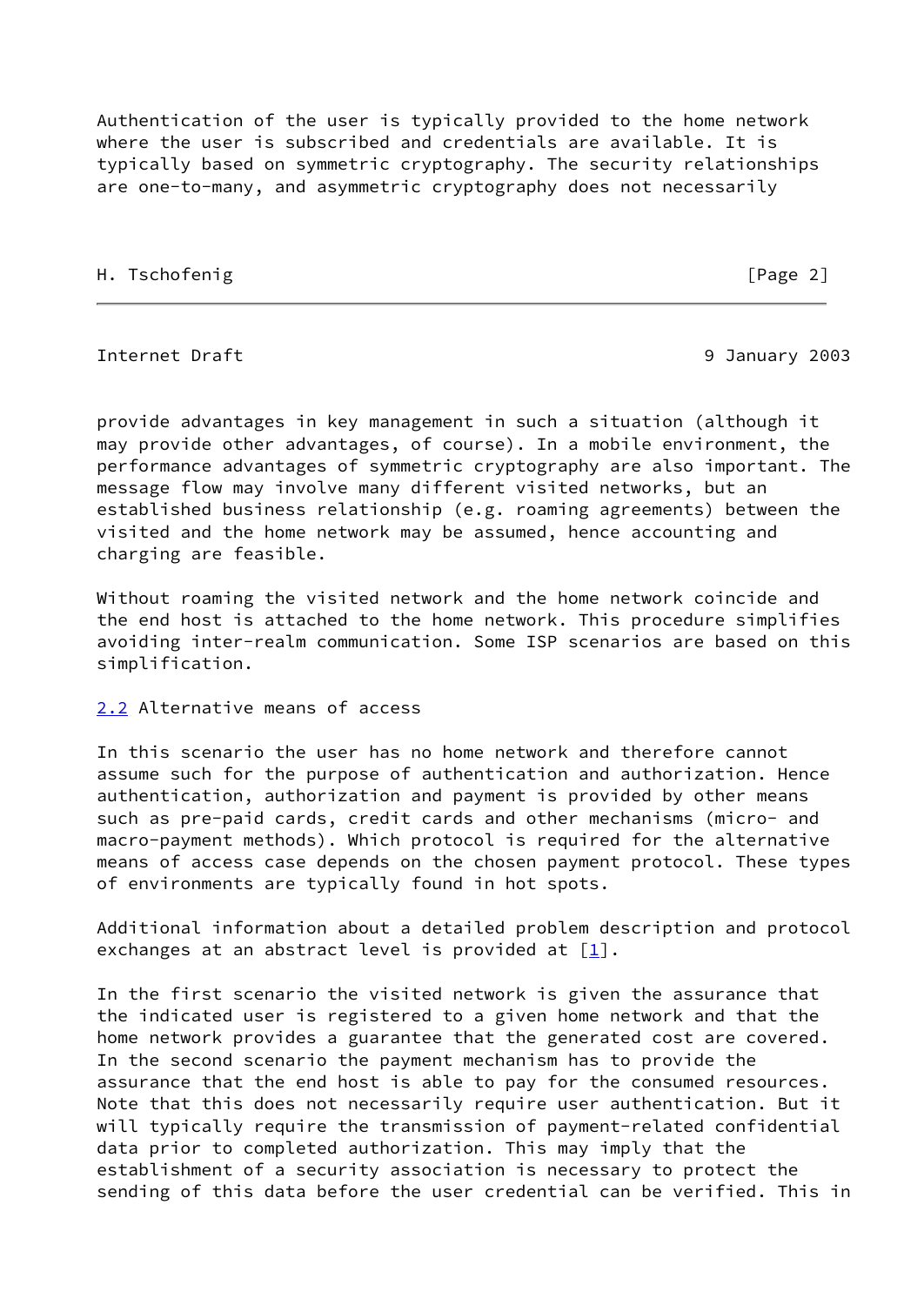turn may necessitate the use of asymmetric cryptography to establish a unilaterally authenticated tunnel.

<span id="page-3-0"></span>[3](#page-3-0) Possible objectives of executing a PANA protocol

The execution of a PANA protocol is done for a particular purpose. We try to list a few possible goals:

<span id="page-3-1"></span>[3.1](#page-3-1) Transport of EAP messages

EAP is a container for a number of authentication and key exchange protocol messages. In the past different transport mechanisms have been

H. Tschofenig [Page 3]

Internet Draft 9 January 2003

proposed to exchange the EAP payloads between the end host and the AAA attendant. For several link layers (e.g. IEEE 802) a transport mechanism for EAP payloads has been standardized. But no such link layer independent transport mechanism for EAP payloads is available although it would clearly be very desirable. As a minimum, this would enable EAPbased entity authentication independent of the link layer. Since the selection of a transport mechanism seems to be an almost religious issue it seems to be hard to agree on a particular mechanism. Especially the different usage scenarios (wired, wireless, mobility, etc.) add constraints. Nevertheless, it is seen as necessary that PANA comes up with at least link layer independent transport mechanism for EAP payloads.

<span id="page-3-2"></span>[3.2](#page-3-2) Installation of filter rules

Installations of filter rules provides packet filtering behavior in addition to entity authentication. The controlled/uncontrolled packet forwarding, which was already described in the expired draft  $[2]$  $[2]$ , provides this functionality. Depending on the location of the EP(s) and the PAA a protocol might be required to communicate the filter rules from the PAA to the EP(s). A number of protocols have been investigated in the Midcom working group for exactly this purpose. Since these protocols are outside the scope of PANA only their relationship to the Midcom working group is of interest; namely how to provide the information which filter rules to install at which device.

The Midcom protocols would enable the use of temporary filter rules. The purpose of installing such temporary filter rules is to prevent a threat where an end host looses connectivity (for various reasons such as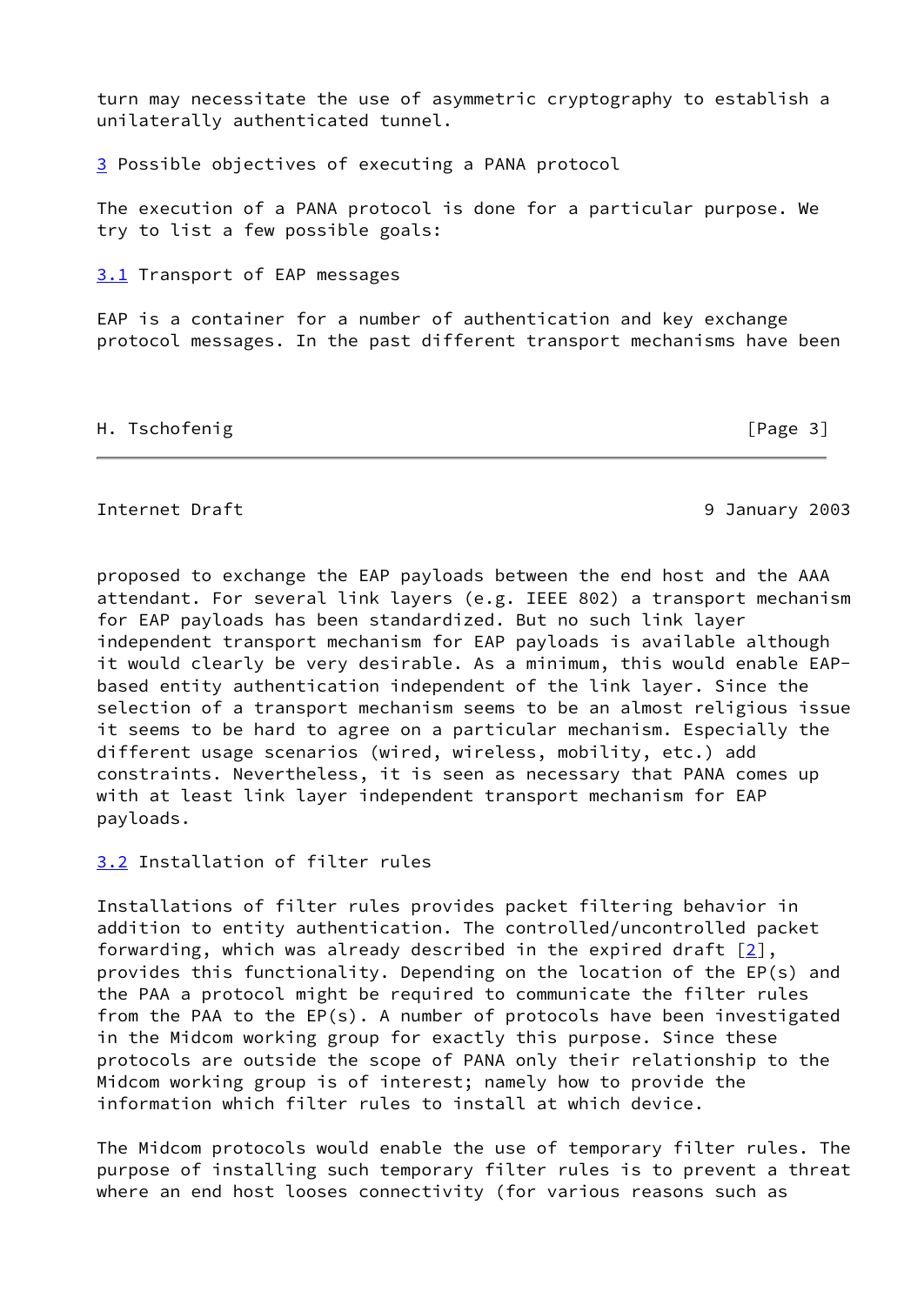mobility) and an adversary is able to reuse the installed filter rules to transmit data traffic. Additionally a threat exists whereby an adversary uses IP spoofing to inject packets on behalf of someone else. The soft-state principle (i.e. installing filter rules which automatically time out after some time) is important to prevent stale state and possibly denial of service attacks. A more detailed threat description can be found in [\[3\]](#page-16-2) and with a slightly different focus in [\[4\]](#page-16-3). Some of the threats described in the latter document are also applicable in this context.

The requirement for disconnect indication aims to address these threats. Various mechanisms are possible such as limiting the lifetime of the filter rules (and possibly requiring continuous refreshes to keep them in place), requiring continuous re-authentication and at the other extreme requiring each packet to be protected. A small comment about the relationship to existing work in the Midcom wg is given in Section A.

<span id="page-4-0"></span>[3.3](#page-4-0) Session key distribution

H. Tschofenig and the set of the set of the set of the set of the set of the set of the set of the set of the set of the set of the set of the set of the set of the set of the set of the set of the set of the set of the se

Internet Draft 9 January 2003

Most EAP methods also provide the ability to establish a session key. Session key derivation in EAP is still under discussion but it is worth mentioning that the corresponding draft for carrying session keys via the AAA infrastructure already exist. Protection for session keys delivered in Diameter are provided by CMS  $[5]$  $[5]$ . The goal of session key distribution is to provide the end host and the AAA attendant with a unique and fresh session key after a successful AAA exchange (and in this context based on a successful EAP authentication). The session key for the AAA attendant is therefore most likely provided by the AAA infrastructure whereas the end host obtains the session as a result of the EAP authentication and key exchange procedure. As an alternative to this procedure it is possible to establish a session key before client authentication takes place. This approach is chosen by PANA over TLS  $[6]$  $[6]$ and by the Secure Network Access Authentication proposal  $[7]$  $[7]$ . Care has to be taken in these scenarios, however, to avoid man-in-the-middle attacks.

Recent activities try to create a common framework for key derivation which is described in  $[8]$  $[8]$  and might also be applicable for this context. The key derivation and key transport procedure defined for EAP aims to provide session keys for link layer devices (see Section 1 of  $[8]$  $[8]$  with  $[9]$  and  $[10]$  as an example) but might also serve the purpose of creating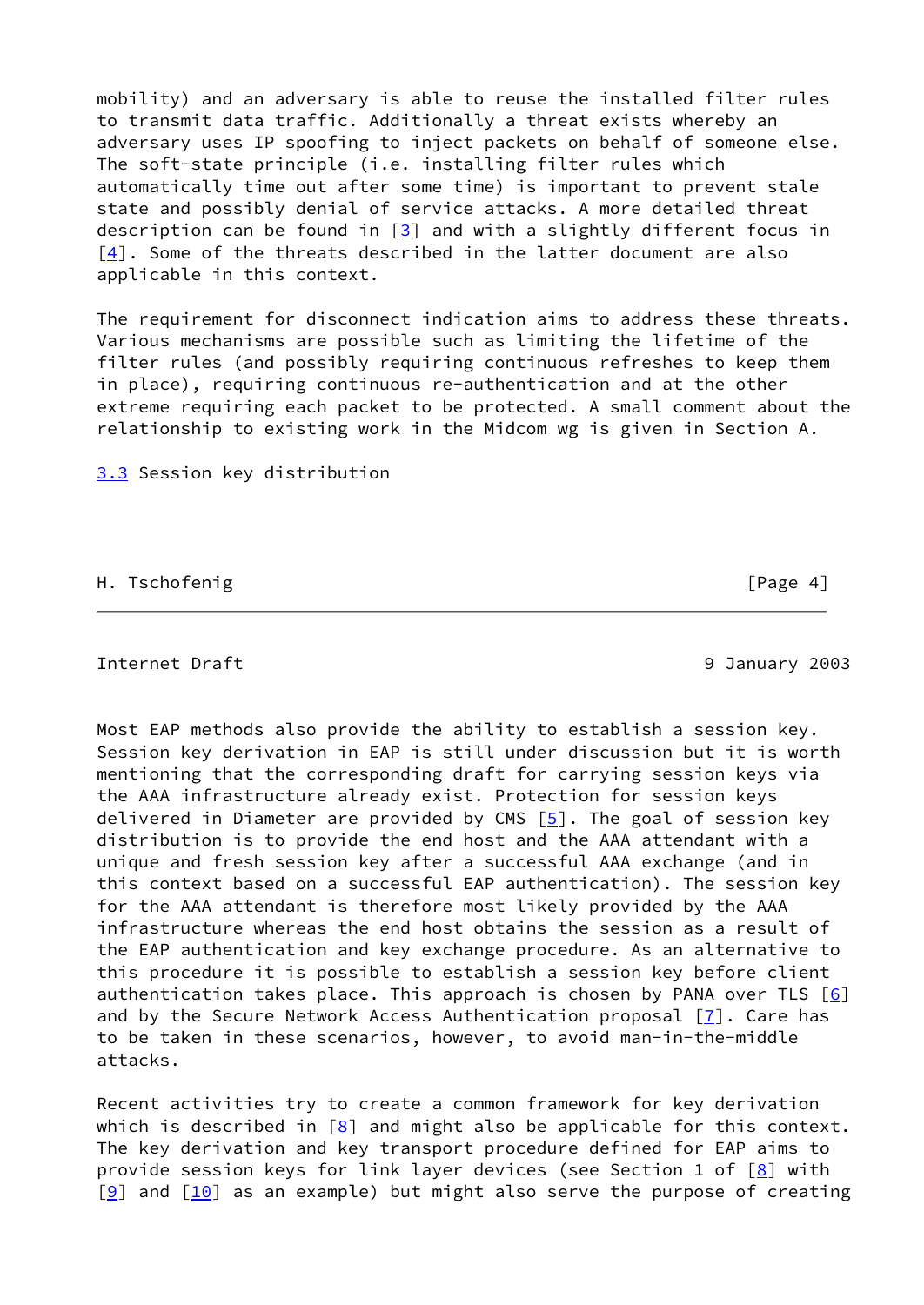the pre-requisites for network layer protection (for example IPsec). One building block, which is missing in this context, is a (generic) mechanism for negotiation of algorithms and parameters, e.g. IPsec security association parameters.

Given this functionality, which cannot be used by all EAP methods, the question remains for what purpose these keys should be used (key derivation) and where these keys have to be delivered (i.e. key transport). Additionally the corresponding security association has to be created which might either require third-party or two-party algorithm and parameter negotiation. The difference between them has influence on the performance similar to in-band vs. out-of-band protocols discussed in other areas.

Additionally it should be mentioned that local re-authentication can be provided when a session key is distributed and known to the local AAA server. This local re-authentication might even use a different authentication mechanism. In some scenarios such a procedure might provide some performance advantages. Draft [\[11\]](#page-17-1) describes some issues in this context.

<span id="page-5-0"></span>[3.4](#page-5-0) Providing secure network access

To grant access only for authenticated hosts/users can also be accomplished by per-packet authentication. This prevents threats caused by IP spoofing or threats which are caused due to mobility and a missing

## H. Tschofenig **Figure 1** and the set of the set of the set of the set of the set of the set of the set of the set of the set of the set of the set of the set of the set of the set of the set of the set of the set of the se

Internet Draft **1988** and 1999 and 1999 and 1999 and 1999 and 1999 and 1999 and 1999 and 1999 and 1999 and 1999 and 1999 and 1999 and 1999 and 1999 and 1999 and 1999 and 1999 and 1999 and 1999 and 1999 and 1999 and 1999 an

disconnect indication. Such a per-packet authentication behavior (including integrity protection) might also be of interest in a QoS based environment with different QoS treated flows. The ability of EAP/AAA to distribute session keys to establish an IPsec security association between the end host and the first IP hop comes is an example for this. In comparison to installed filter rules per-packet authentication provides a more secure ability to associate each individual IP packet with an authenticated user or host (which is especially interesting for accounting but also of interest for preventing unauthorized traffic to enter the network).

Another good reason for establishing such a security association is to provide security for the first hop independently of the underlying link layer technologies against various attacks on the wireless link. Although there are good reasons for additionally providing link-layer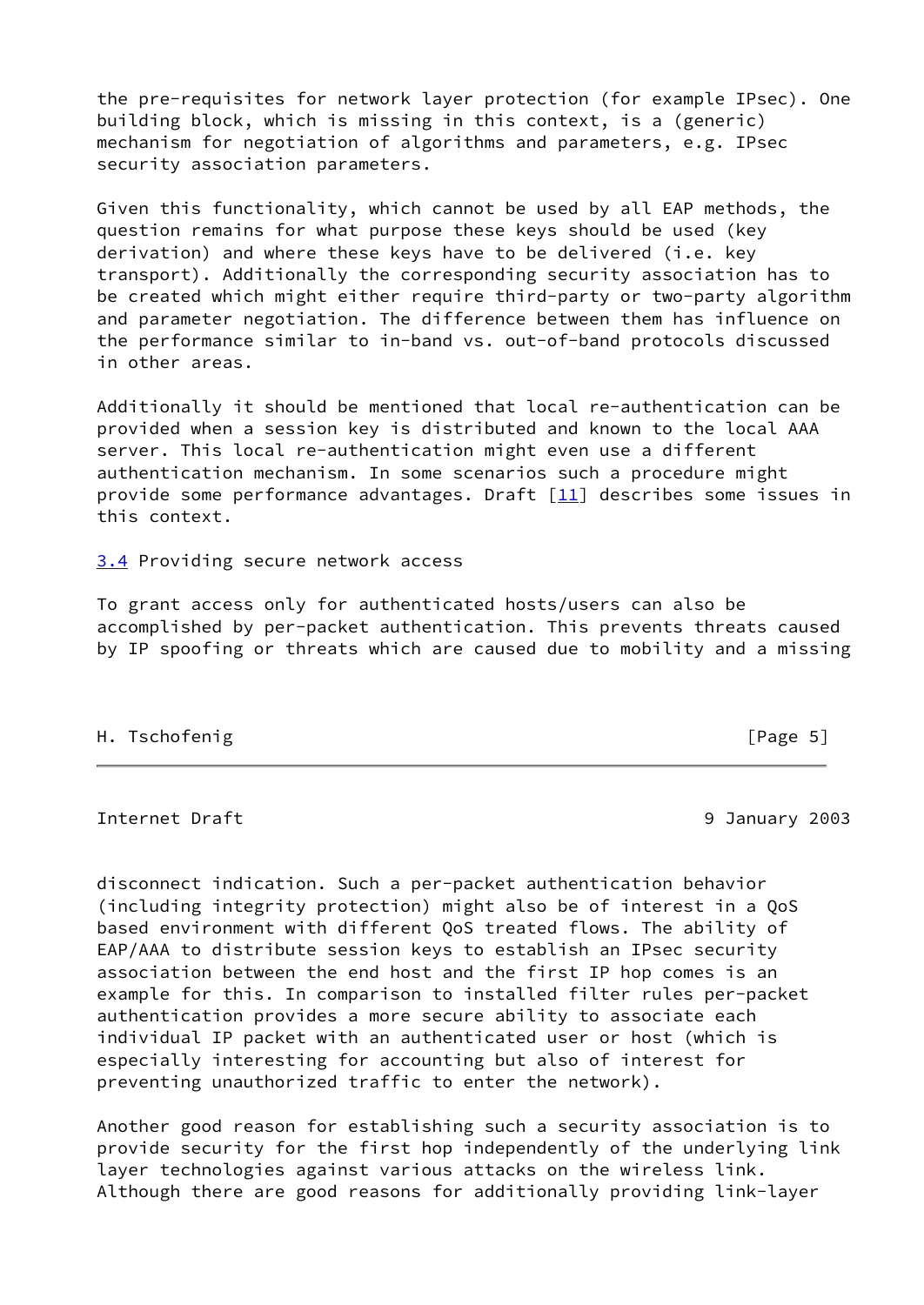protection (at least for link layer signaling messages) there are many reasons for providing the protection (possibly in addition) at the network layer. The different arguments have already been extensively discussed in various communities and will not be repeated in this document.

A number of dead peer detection mechanisms have been proposed for detecting 'disconnected' hosts which might be of interest for performance reasons. The interested reader might want to take a look at  $\lceil 12 \rceil$  as one promising proposal. There are, however, a number of other proposals.

It is worth mentioning that an IPsec security association might be useful for a number of other reasons such as micro-mobility, QoS signaling, context transfer and other protocols.

#### <span id="page-6-1"></span>[3.5](#page-6-1) Providing secure address configuration

There was often the discussion with what pre-requisites a PANA protocol should start. Currently it is assumed that PANA is invoked after IP address assignment (see  $[13]$ ). There are, however, some threats which address unprotected configuration messages in both stateful and stateless address autoconfiguration. It is worth to mention that this issue is still in discussion.

In addition to the discussion of how to protect the address configuration procedure it might be necessary to consider how to obtain some other configuration information like DNS servers etc. Since the relationship to work done in the IPsec remote access working group is apparent it might also be of interest to investigate secure address bootstrapping mechanisms in this area. For securing address configuration procedures  $\lceil 14 \rceil$  and  $\lceil 15 \rceil$  have been proposed.

#### H. Tschofenig [Page 6]

Internet Draft **1988** and 2003

It has to be clarified whether secure address configuration is considered by the working group.

#### <span id="page-6-0"></span>[4](#page-6-0) Discussion of PANA assumptions

This section aims to review some of the assumptions which appeared in the PANA environment, and their implications. It is important to note that certain assumption (e.g. the necessity of user identity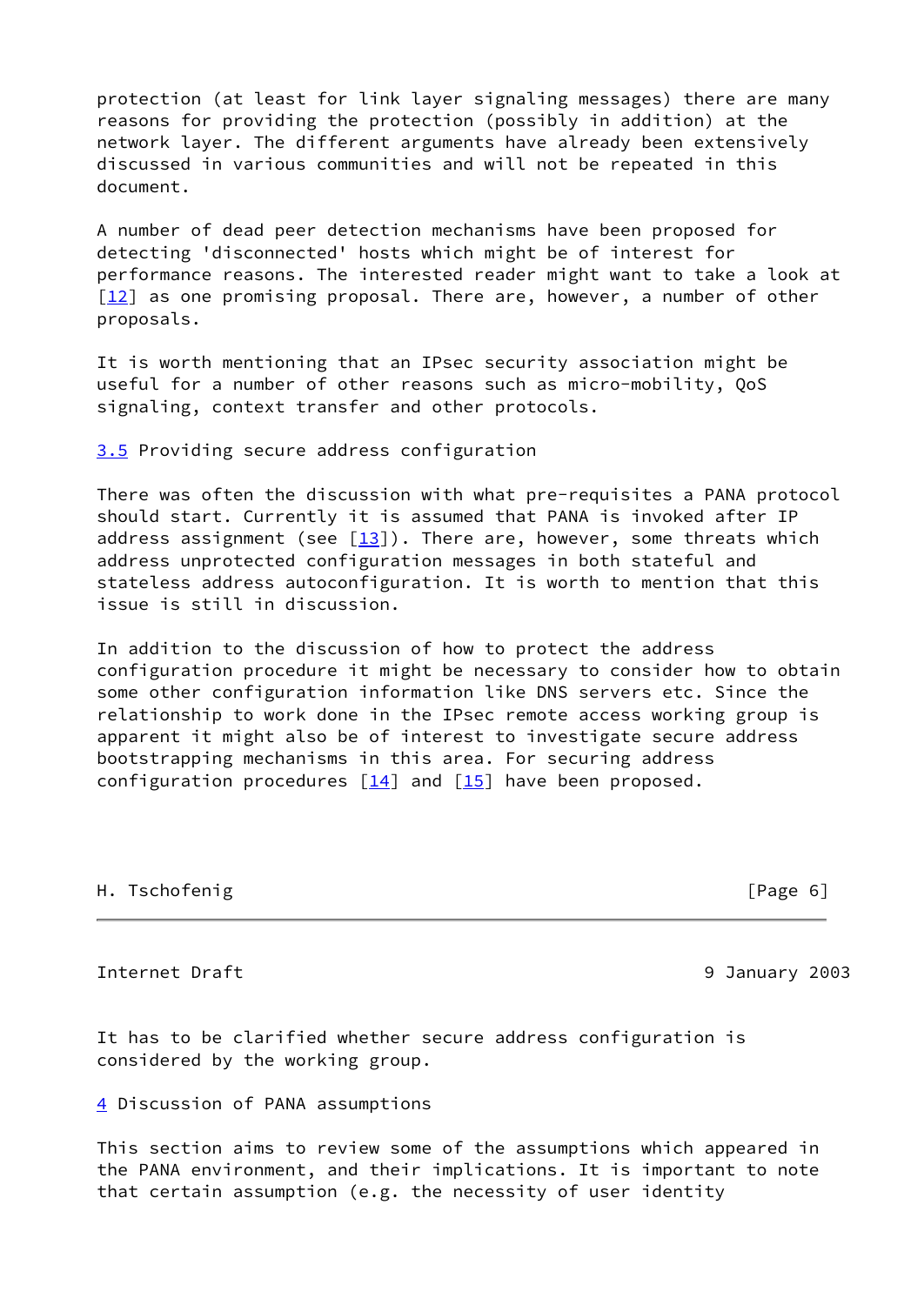confidentiality) has far-reaching implications on the mechanisms available to satisfy these assumptions.

User identity confidentiality:

 Recently there has been an increased interest to keep the identity used during the authentication process confidential. It is important to make this requirement more precise. The distinction between protection of the user identity against passive attacks, i.e. eavesdropping, and active attacks, i.e. modification or insertion of data, is crucial. For short, we call the two different requirements active or passive user identity confidentiality. Passive user identity confidentiality can be provided by both, symmetric and asymmetric cryptographic methods, whereas active user identity confidentiality typically requires the use of asymmetric cryptographic methods. Furthermore, it must be decided for which peer (initiator or responder) active or passive user identity confidentiality is required. Providing active user identity protection for the initiator and the responder is not possible (see e.g. the discussion around IKEv2.

 Because of the involved entities in an EAP/AAA message exchange it furthermore has to be investigated against which entities this protection has to be provided (outsiders or network nodes) and whether one should mandate identity protection for a protocol in all environments. It should be considered that pseudonyms or temporal identities, which are also used to provide user identity confidentiality, might require a different protection. Additionally there are scenarios (for example described in  $[16]$  $[16]$  and in  $[3]$  $[3]$ ) where the connection between the end host and the access network is a point-to-point link which makes eavesdropping quite difficult. It should also be noted that elaborate user identity protection schemes at higher layers are quite useless when the user identity can be inferred from lower layer identities, e.g. IP addresses or MAC addresses (like in IEEE 802.11). We conclude that the cost of implementing a particular form of user identity protection in the intended environment should be carefully considered.

## H. Tschofenig **Example 2018** [Page 7]

### Internet Draft **1988** and 2003

Ideally as a user it might be desirable to provide some form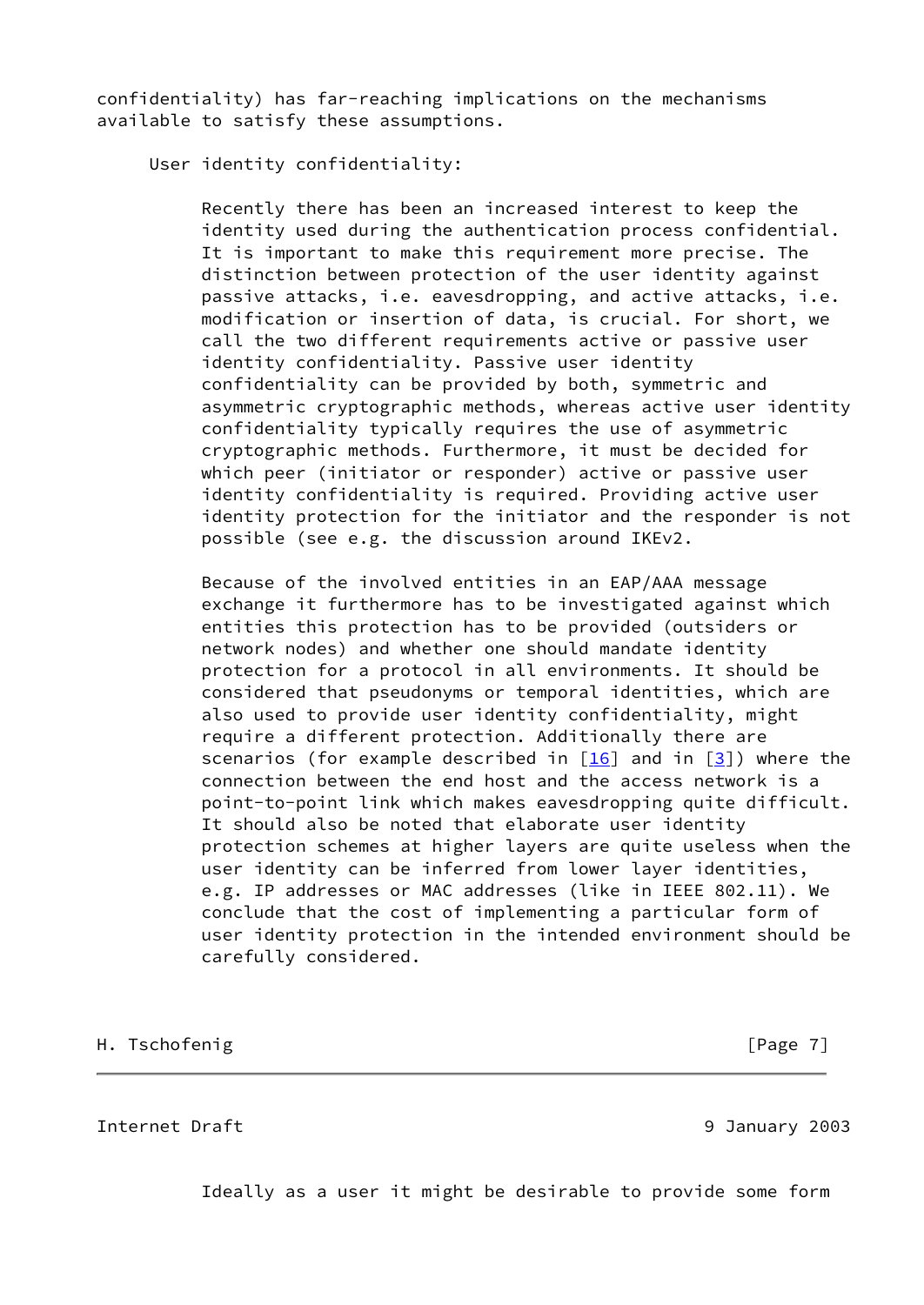of identity protection which only allows the home network to learn the identity during authentication. In case of alternative means of access described in [Section 2](#page-1-0) a pre-paid service might not require user identity confidentiality since the identity is temporary.

# Tunneling Approach:

 Support for legacy authentication mechanisms is often mentioned as a justification for proposing TLS-based tunneling approaches (in addition to user identity confidentiality). Apart from the question what to call a legacy authentication protocol it should be considered whether replacing the legacy mechanisms which may not satisfy all desired security requirements with a better mechanisms is preferable, given the time horizon of the PANA working group.

 Although this property is not a requirement it has some implications for a PANA protocol. The following issues might be of interest:

- At which entity should the tunnel be terminated?
- How should the end host decide where to terminate the tunnel?
- Which protocol should be used to provide the tunnel?
- What are the performance implications caused by the tunnel?
- Why is it necessary to provide protection for all EAP methods although only a few would benefit from the established tunnel?
- Is the chosen tunnel approach secure against man-in-the middle attacks (see also below)?

 On the other hand some protection of information exchanged between the PaC and the PAA might be desirable such as EAP messages other than those carrying authentication and key exchange protocol payloads and content outside these EAP messages (e.g. device identifier or filter rules, Mobile IP related information, etc.).

 If the tunnel is terminated in the access network then in a global roaming case a public key infrastructure is introduced since the end host must be able to authenticate the access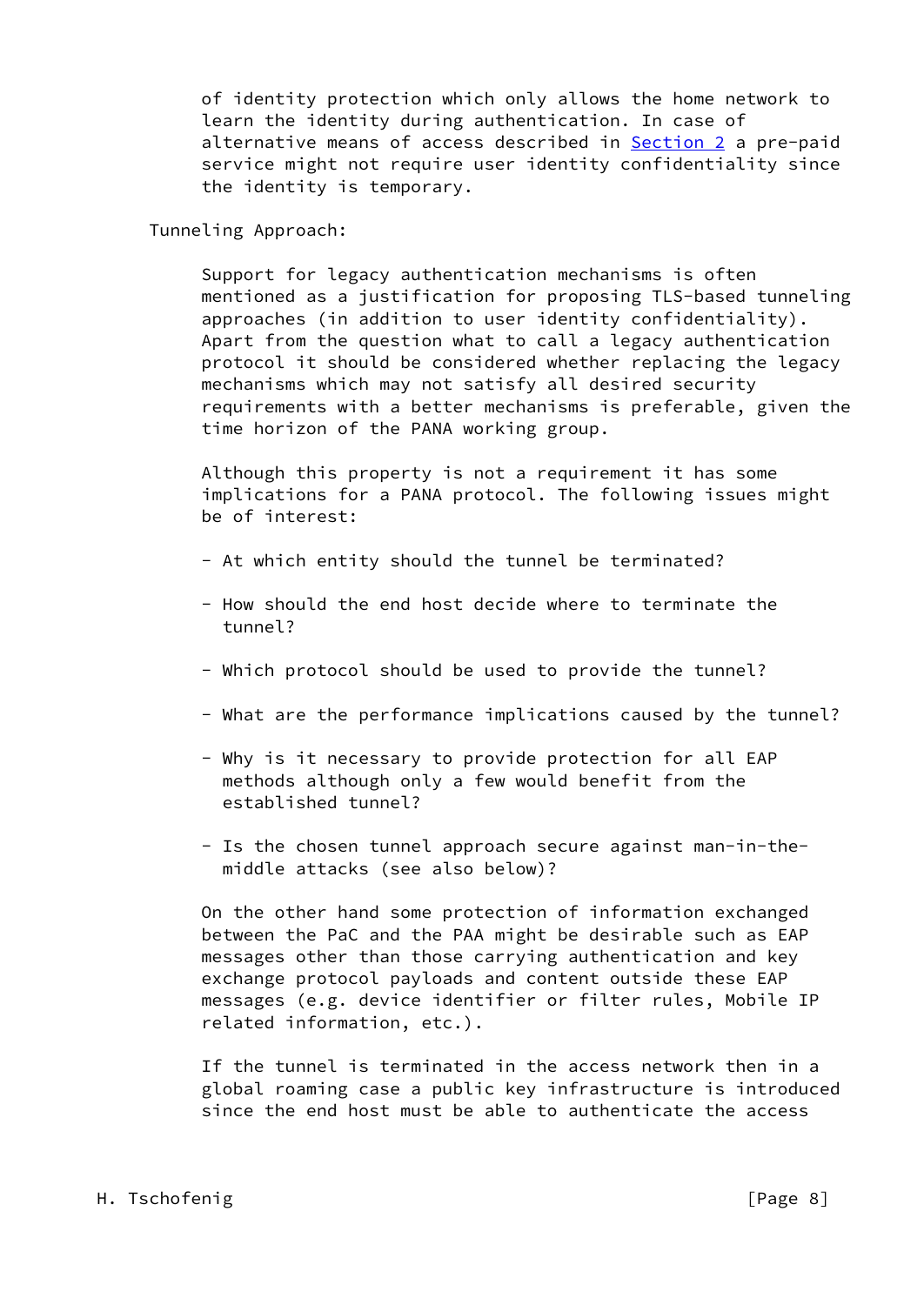# Internet Draft 9 January 2003

 network based on the certificate received during the access network to end host authentication. Additionally the end host must be able to authorize the certificate of the access network as one of a 'valid' access network provider. If the certificate validation is not possible then an adversary could impersonate an access network to act as a man-in-the-middle adversary. As an alternative to a tunnel approach, one could use mutual public key-based authentication executed between the end host and the attached access network (e.g. TLS with mutual authentication), but this would require the distribution of certificates to clients, which would be much more costly than simply having certificates for servers.

Disconnect indication:

 Disconnect indication allows the to detect whenever an end host has lost connectivity. As discussed in [Section 3](#page-3-0) the properties of the useful mechanisms might show considerable differences. Hence it might be interesting to determine whether this property is really required and whether a timer/lifetime negotiation is required. Periodic re authentication, dead peer detection mechanisms, secure heartbeat (i.e. a challenge/response) protocol and others might require a negotiation of timers/lifetime is required to avoid an inappropriate large number (or low number) of protocol exchanges.

<span id="page-9-0"></span>[5](#page-9-0) Building Blocks

This section tries to list some of the possible building blocks which might be required for a more advanced protocol. Which of these are relevant for PANA is subject for further study. The individual parts have been discussed at various sections.

- Discovery of the PAA: In order to exchange the EAP payloads between the PaC and the PAA it is necessary to discover the entity by some mechanism. Using the first IP hop (default router) as the PAA might simplify this discovery procedure.
- Negotiation of authentication mechanisms: EAP supports a number of different EAP methods and therefore it might be required to agree on a specific mechanism. An unprotected negotiation mechanism is supported in EAP. A secure negotiation procedure for the GSS-API methods, which is also supported in EAP, is described in [\[17\]](#page-17-7).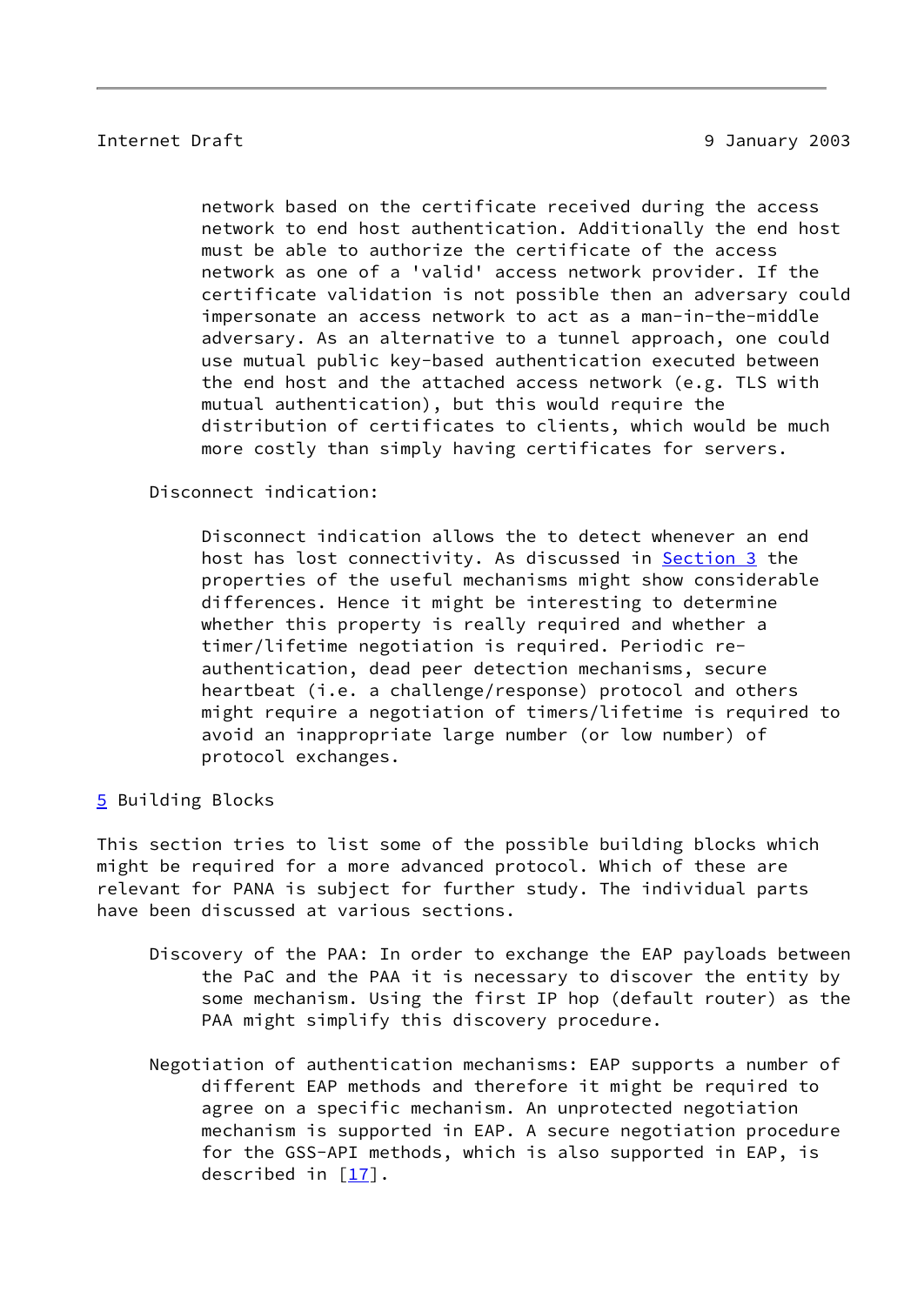EAP message transport: Finally EAP messages have to be exchanged between the various nodes using an agreed transport mechanism.

## H. Tschofenig **Figure 1** and the set of the set of the set of the set of the set of the set of the set of the set of the set of the set of the set of the set of the set of the set of the set of the set of the set of the se

Internet Draft 9 January 2003

 Several mechanisms have been proposed but further investigation for the suitability might be required. Some issues to consider are at least reliable message delivery with fragmentation support. Fragmentation might for example be required for some public key based authentication mechanisms. In Section 4.5 of  $[13]$  congestion control is also mentioned as a feature which must be supported.

 Session key distribution and transport: As described in [Section 3](#page-3-0) it might be desirable to distribute a session key for subsequent link layer or network layer protection. Session key distribution within the Diameter protocol is already described in [[18\]](#page-17-8). Please note that Jesse Walker et. al. have recently raised some concerns regarding the current description of the key distribution in [[19\]](#page-17-9). Various drafts mention the possibility to provide key distribution to link layer devices.

Session key derivation:

 EAP methods sometimes provide their own key derivation procedure whereas others provide no key derivation at all. Since the key derivation procedure heavily depends on the protocol for which the session keys are used. Since the key derivation procedure heavily depends on the protocol for which the session keys are used it is beneficial to have a generic session key derivation. Such a framework and many issues associated with it are explained in  $[8]$  $[8]$ . If session key derivation is only relevant for EAP methods then no further actions need to be taken. If PANA defines additional mechanisms or specific session key transport mechanisms then further thoughts are required. In case of the tunneling approach the man-in-the-middle attack problems discovered by V. Niemi, K. Nyberg and N. Asokan, which are described in [\[20](#page-17-10)], might require that the session keys of the two phases are cryptographically combined as a possible solution to the problem. Note, however, that EAP methods that do not distribute a session key, which is particularly true for some legacy authentication mechanisms, cannot be fixed by this mechanism. From the problem description we can conclude that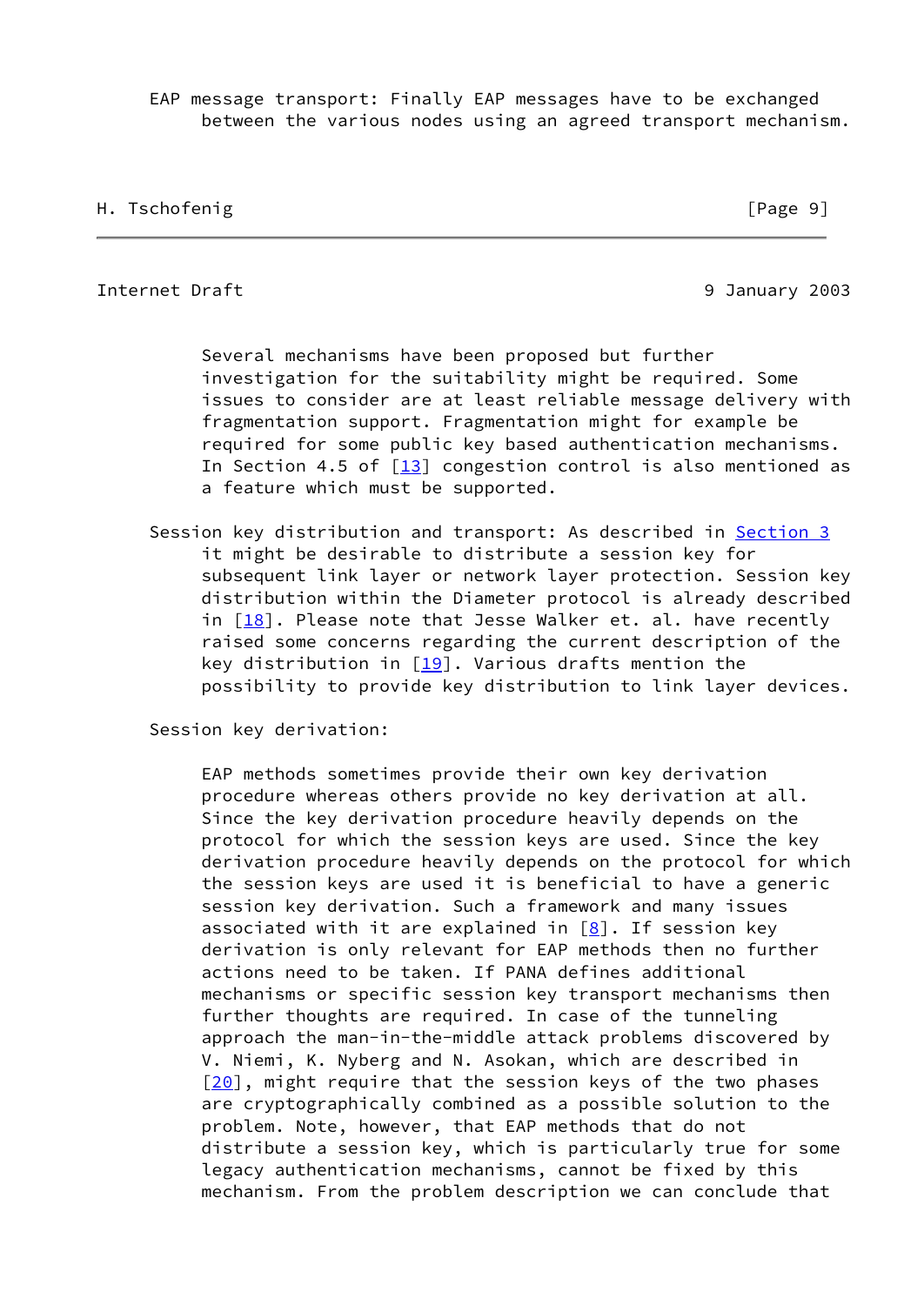the tunneling approaches introduced insecurity even for previously secure authentication protocols (when used in this environment). In Appendix B a small discussion of the implications of the tunneling approaches is given. In a recently published IETF draft [\[21\]](#page-17-11) J. Puthenkulam et. al. also describe the man-iin-the-middle attack in detail.

 A few members in the CFGR working group are currently investigating approaches for creating a unified session key

H. Tschofenig **Example 2018** [Page 10]

Internet Draft **1988** and 2003

 derivation framework. A previously published proposal by Blumenthal [[22\]](#page-18-0) serves as one interesting input document.

- SA establishment/negotiation: Distributing a session key is unfortunately not sufficient for providing link layer or network layer protection. Instead a security association is required with information about algorithms and corresponding parameters. These parameters need to be negotiated.
- Filter rule installation: To allow network access after a successful authentication and authorization step filter rules might either be installed locally (via an API call, CLI, etc.) or first need to be send to the corresponding device(s).

<span id="page-11-0"></span>[6](#page-11-0) Mobility Implications

Mobility places some constraints on signaling protocols executed (roundtrips, latency, etc.) and on how to combine different protocols (in-band signaling) to be even more efficient. Mobile IP ( $[23]$  $[23]$  and  $[24]$ ) is an example of such a protocol where signaling messages are transmitted immediately after roaming. Hence it was logical step to combine the network access procedures using AAA (which are also executed immediately after roaming) with mobility signaling. [\[25\]](#page-18-3) explains such a procedure for Mobile IP (IPv4) and  $[26]/[27]$  $[26]/[27]$  $[26]/[27]$  envision a similar approach for IPv6.

Although these proposals use a custom security mechanisms for authentication, key exchange and for protection of protecting of the mobility payloads  $[27]$  $[27]$  mentions the use of EAP. Replacing the custom security mechanism with EAP would allow different authentication and key exchange protocols to be used. Since the payloads used by Mobile IP, which are ideally carried with the same messages (i.e. in-band), must be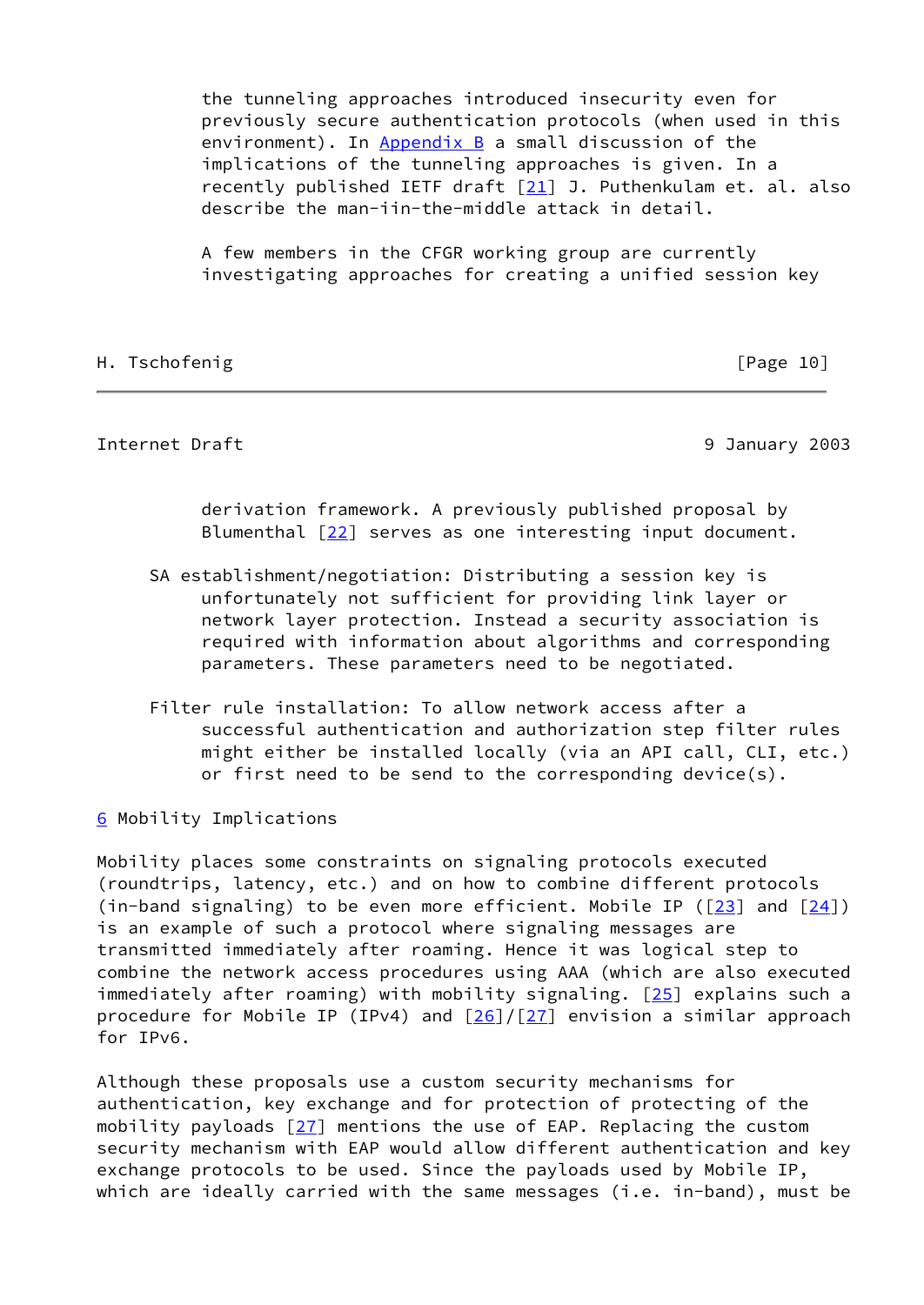protected, the following issues require further thoughts:

- · How are Mobile IP payloads protected? Using the custom security protection defined in ( $[2]$  $[2]$  or  $[27]$  $[27]$ ) the MIP payloads are simply included by the keyed message digest calculation among other fields. If EAP is used instead of this custom security mechanism, which key is used for the protection of the payloads?
- · Is the above scheme of payload protecting extensible to all EAP methods? For the author it seems that this is not fully the case if we consider secure password based protocols. These protocols require that the message payloads where the password is cryptographically applied is not vulnerable to dictionary attacks. This is mainly achieved by either encrypting the password with a random component or vice versa. If known plaintext (e.g. Mobile IP parameter) is encrypted with the

# H. Tschofenig and the set of the set of the set of the set of the set of the set of the set of the set of the set of the set of the set of the set of the set of the set of the set of the set of the set of the set of the se

Internet Draft **1988** and 1999 and 1999 and 1999 and 1999 and 1999 and 1999 and 1999 and 1999 and 1999 and 1999 and 1999 and 1999 and 1999 and 1999 and 1999 and 1999 and 1999 and 1999 and 1999 and 1999 and 1999 and 1999 an

password then this property is destroyed.

 · Which other payloads (apart from Mobile IP) would benefit from in-band signaling in AAA (and also require protection)?

It is therefore up to the working group to decide whether PANA should be designed in such an extensible way to include these (and possibly other) parameters. Mobility (especially seamless mobility) clearly places some performance restrictions to a PANA protocol. Hence it might not be able to run an 'arbitrary' number of roundtrip between the end host and a possibly far distant home network before transmitting mobility related signaling messages.

## <span id="page-12-0"></span>[7](#page-12-0) Conclusion

This draft aims to show the relationship to other protocols which are relevant for PANA. It therefore tries to address the question what the result of a PANA protocol exchange should be. In the past there has been some confusion about the working direction of the group. In [Section 3](#page-3-0) possible outcomes of a PANA protocol execution are presented with various degrees of complexity. Depending on the focus of the group the working group may try to achieve (the given list might ):

· Pure EAP message transport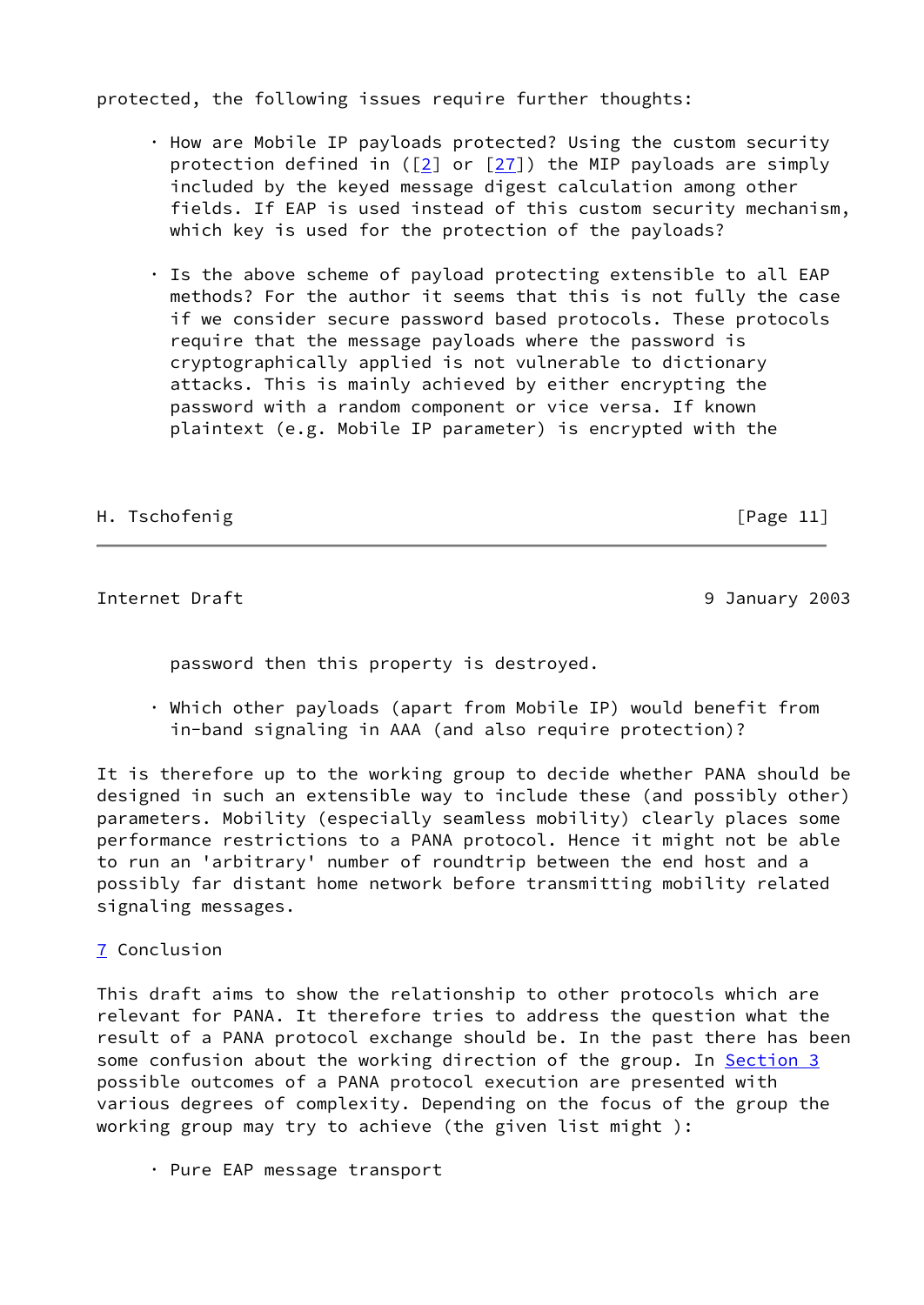- · EAP message transport with installation of filter rules
- · Full secure network access protocol

The working group seems to focus on EAP as a container for authentication and key exchange protocols. Hence similar protocols such as SASL are not considered in this document.

It is possible that a single protocol (without optional components) might not completely fit in all environments.

<span id="page-13-0"></span>[8](#page-13-0) Security Considerations

This document addresses a number of security issues but no protocol is proposed. Hence as such no separate security considerations are presented.

#### [9](#page-0-0) Acknowledgements

I would like to thank (in alphabetical order) Wolfgang Buecker, Jorge Cuellar, Guenther Horn, Dirk Kroeselberg, Yoshihiro Ohba and Basavaraj Patil for their comments to this document. Additionally I would like to thank all members of the EU funded project Shaman for their fruitful

|  | H. Tschofenig | [Page 12] |  |
|--|---------------|-----------|--|
|--|---------------|-----------|--|

Internet Draft **1988** and 2003

discussions. I would like to particularly thank the following WP1 Shaman members: Krister Boman, Fredrik Lindholm, Valtteri Niemi, Kaisa Nyberg, Chris Mitchell, Scarlet Schwiderski-Grosche, Heiko Knospe, Tobias Martin, Joachim Schaaf, Peter Windirsch and Peter Howard.

Finally, I would like to thank Alper Yegin for encouraging me to write this document and for his comments.

A Relationship to filter rule installation

The goal of establishing filter rules at some devices seems to be similar to the activities in the Midcom working group. Hence it might be of interest to look at some of the proposals and additionally at drafts published in this context such as TIST  $[28]$ , which is based on RSVP, or a more recent approach CASP-Midcom  $[29]$ , which reuses the same ideas based on the CASP protocol  $[30]$ . These two proposals allow an end host to communicate filter rules to devices (more or less) along the data path. A mechanism for discovering these devices is also provided by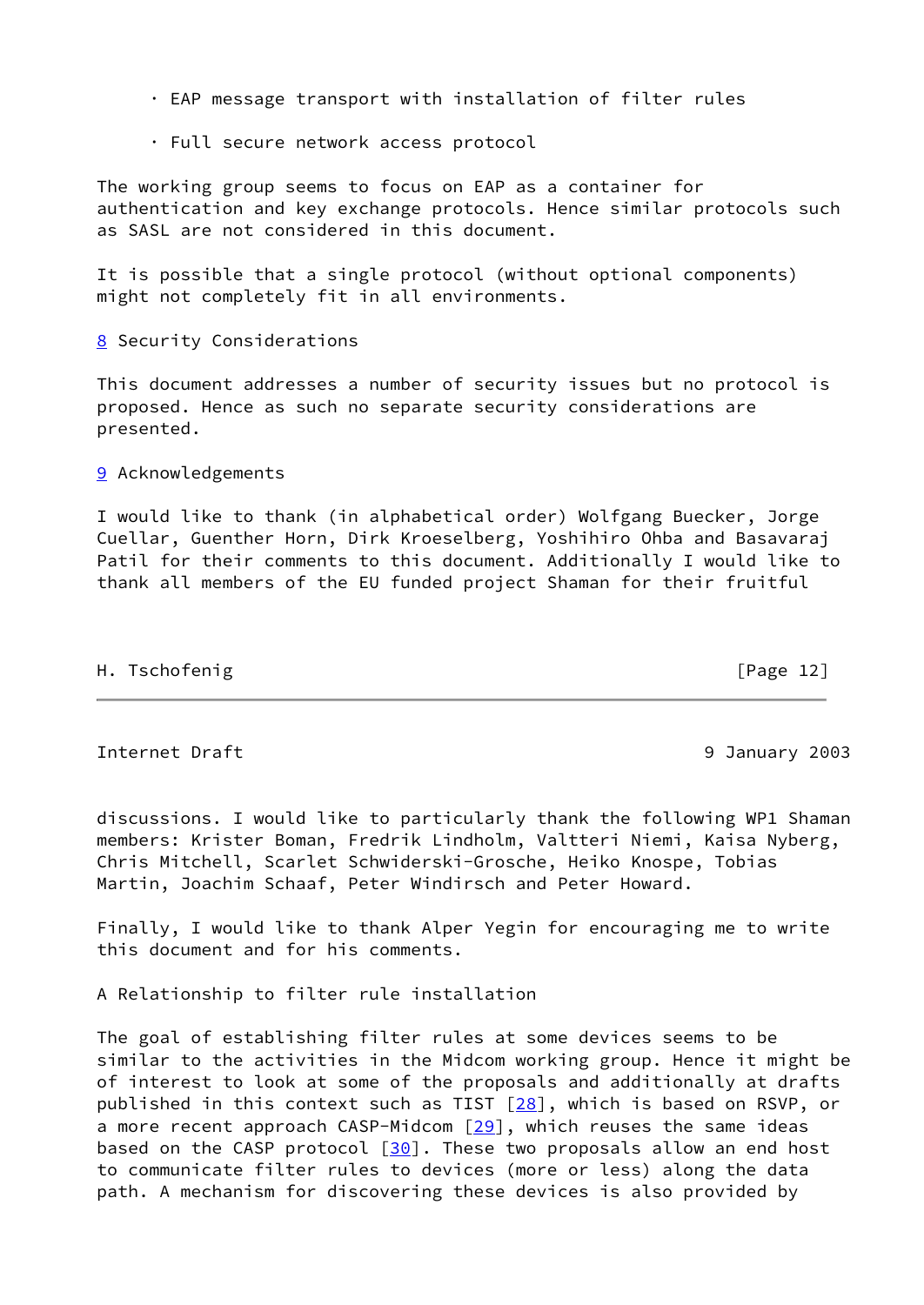these proposals. There are, however, differences between the work done in the Midcom and the NSIS group and the considerations made for PANA. First, filter rules are installed for particular message flows only (typically described by a 5-tuple) and not to grant entire network access. Additionally at least [[28\]](#page-18-6) has no means to transport EAP messages and in  $[29]$  only the basic idea is mentioned without elaborating the details. Second, for these two protocols there must be a mechanism to restrict the filter rule installation only at the edge devices or within the local network only. Without such a mechanism the messages travel towards the given destination address. Ideas for such a scoped/localized signaling message exchange are already considered but not fully investigated. Additionally it must be mentioned that the signaling procedure in these two protocols is heavily based on the assumption of topology insensitivity. This also causes filter rules to be uni-directional.

# B Tunneling Implications

In [Section 5](#page-9-0) the man-in-the-middle attack is described in context of the session key derivation and tunneling approaches. As a solution of the problem the documents  $[20]$  $[20]$  and  $[21]$  suggest to cryptographically bind the session keys of the two phases, the TLS session key and the session key deriving from the EAP method, to each other. Afterwards the knowledge of this derived session key has to be proven either implicitly or explicitly. In case of an implicit binding the combined session key is used to protect the communication between the two end points. This approach obviously requires that the derived session key is used afterwards for data protection. In order to provide the knowledge of a combined session key for an explicit binding an additional message exchange is required. In Section 4 of  $[20]$  $[20]$  an example of such a

#### H. Tschofenig and the contract of the contract of the contract of the contract of the contract of the contract of the contract of the contract of the contract of the contract of the contract of the contract of the contract

# Internet Draft **1988** and 2003

cryptographic explicit binding is described which is based on a keyed message digest. Since these tunneling approaches have been introduced to protect legacy authentication mechanisms, which in some cases do not derive a session key as part of the authentication process, the question remains how such a cryptographic binding can be established in these cases. In [\[20](#page-17-10)] a 'binding agent' is introduced which combines the session of the tunnel (for example the TLS established session key) and the long-term secret used for the EAP method in case that no session key is created.

Existing tunneling proposals use two different types of tunnels: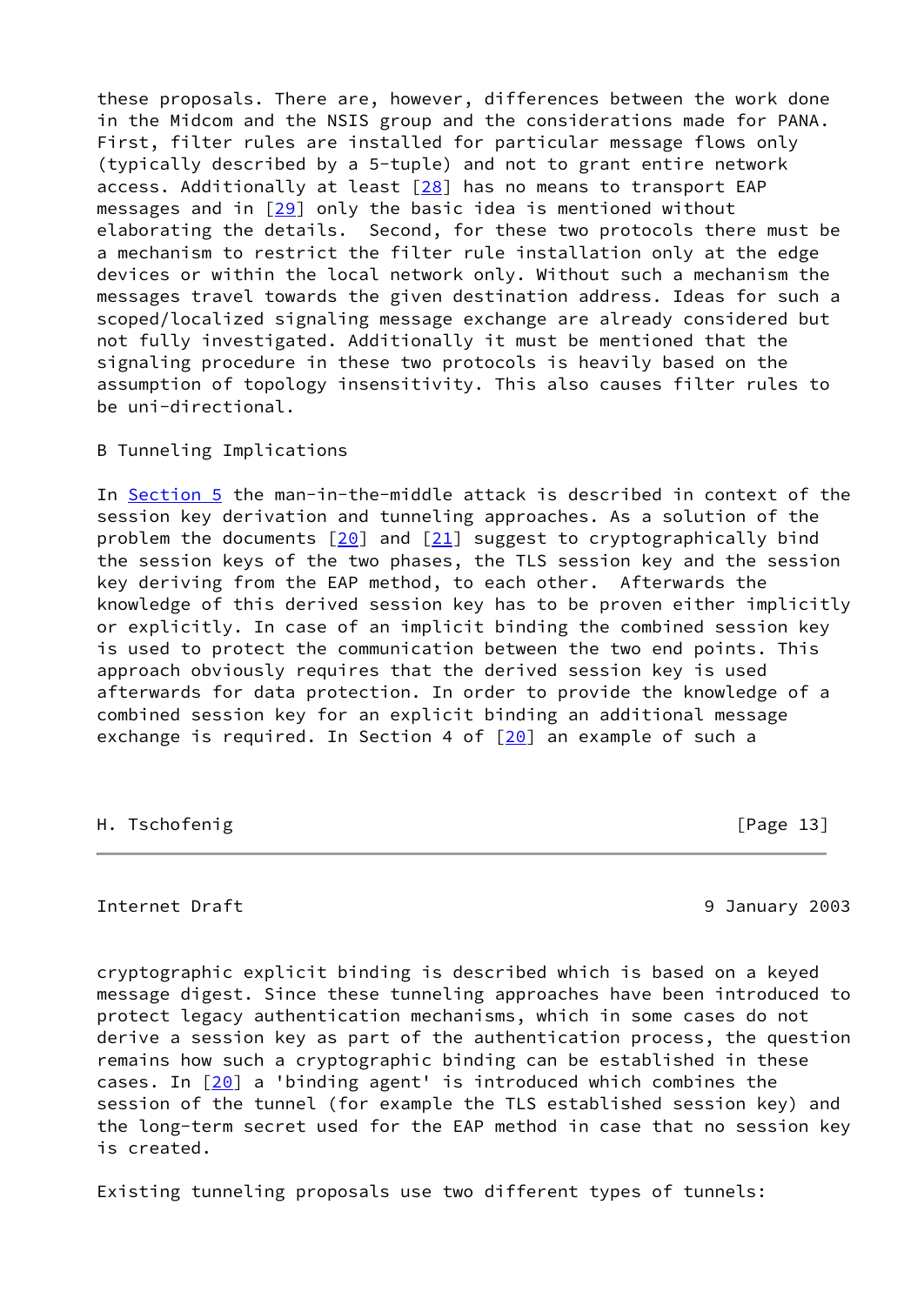- Tunnel endpoint identical with EAP end point: With this tunnel the EAP endpoint and the tunnel endpoint are co-located. This type of tunnel is used with EAP-TTLS  $[31]$  $[31]$ , PEAP  $[32]$  $[32]$  and in PIC [\[33](#page-19-0)]. If the client authentication mechanism does not create a session key then the long-term secret between the user and the authentication server (e.g. AAAH) can be used by the binding agent to derive a new session key. To securely deliver the user's long-term secret to the binding agent might not be a serious problem since the endpoints are likely to be in the same administrative domain.
- Tunnel endpoint not identical with EAP end point: With this tunnel the EAP endpoint is not the same as the tunnel end point of the tunnel. This type of tunnel is used by the PANA over TLS proposal [\[6](#page-16-5)] and by the Secure Network Access Authentication proposal [\[7](#page-16-6)]. In these proposals the tunnel end point is established between the PaC and the PAA to protect the EAP message exchange between these two nodes. The EAP messages exchanged by the protected tunnel are then possibly forwarded to a backend server (e.g. to a AAAH server) using a AAA infrastructure. If a mobile node roams to a new network then the tunnel (i.e. TLS tunnel) is terminated at the PAA and the EAP messages travel all the way back to the home AAA server. In order to use the same procedure as above the binding agent needs to have both keys (the session key established with the TLS tunnel and the user's long term secret). It would be problematic to transfer the user's long-term secret to the visited network where the TLS tunnel terminates. Hence one possibility is to transfer the TLS established session key to the end point of the EAP method. After the binding agent at the AAAH server derives the combined session key it is transferred back to the tunnel end point in the visited network (i.e. to the PAA) since it might be used to secure the data traffic between the PaC and some node in the visited network.

H. Tschofenig **Example 2018** [Page 14]

Internet Draft **1988** and 1999 and 1999 and 1999 and 1999 and 1999 and 1999 and 1999 and 1999 and 1999 and 1999 and 1999 and 1999 and 1999 and 1999 and 1999 and 1999 and 1999 and 1999 and 1999 and 1999 and 1999 and 1999 an

C Authors' Address

Hannes Tschofenig Siemens Corporate Technology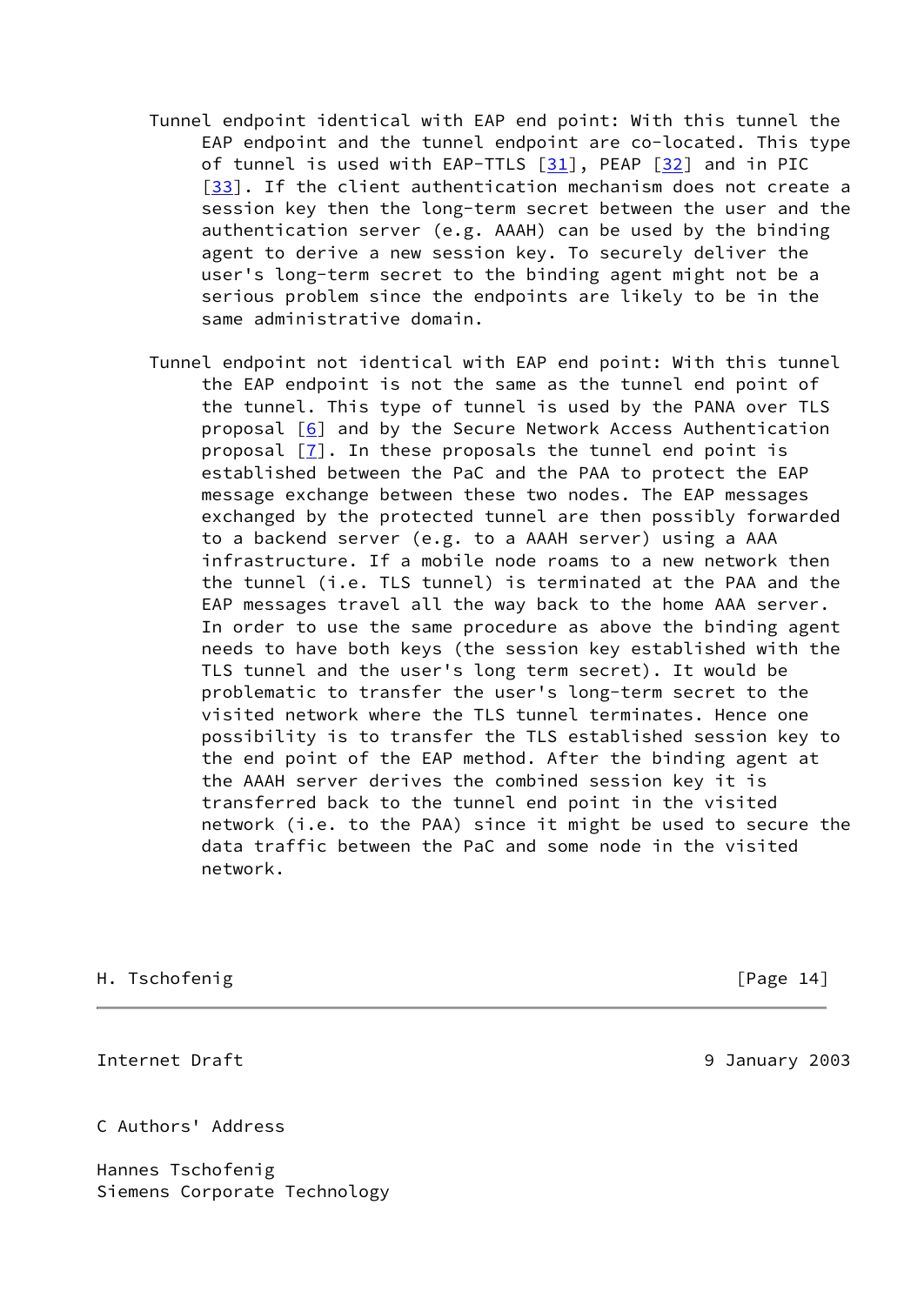<span id="page-16-9"></span>Otto-Hahn-Ring 6 [81739](#page-16-9) Munich Germany EMail: Hannes.Tschofenig@siemens.com

D Bibliography

<span id="page-16-0"></span>[1] H. Knospe and S. Schwiderski-Grosche, "Online payment for access to heterogeneous mobile networks," in IST Mobile and Wireless Telecommunications Summit 2002 , 2002.

<span id="page-16-1"></span>[2] P. Flykt, C. Perkins, and T. Eklund, "AAA for IPv6 network access," Internet Draft, Internet Engineering Task Force, Mar. 2002. Work in progress.

<span id="page-16-2"></span>[3] M. Parthasarathy, "Pana threat analysis and security requirements," internet draft, Internet Engineering Task Force, 2002. Work in progress.

<span id="page-16-3"></span>[4] H. Tschofenig, "Nsis threats," internet draft, Internet Engineering Task Force, 2002. Work in progress.

<span id="page-16-10"></span><span id="page-16-4"></span>[5] P. Calhoun, S. Farrell, and W. Bulley, "Diameter CMS security application," Internet Draft, Internet Engineering Task Force, Mar. [2002](#page-16-10). Work in progress.

<span id="page-16-5"></span>[6] Y. Ohba, S. Baba, and S. Das, "Pana over tls," Internet Draft, Internet Engineering Task Force, 2002. Work in progress.

<span id="page-16-6"></span>[7] D. Forsberg and J. Rajahalme, "Secure network access authentication (senaa)," Internet Draft, Internet Engineering Task Force, 2002. Work in progress.

<span id="page-16-7"></span>[8] B. Aboba, "The EAP session key problem," Internet Draft, Internet Engineering Task Force, Feb. 2002. Work in progress.

<span id="page-16-8"></span>[9] I. D. 802.11i/D2, "Draft supplement to standard for telecommunications and information exchange between systems - lan/man specific requirements - part 11: Wireless medium access control (mac) and physical layer (phy) specifications: Specification for enhanced security," tech. rep., 2001.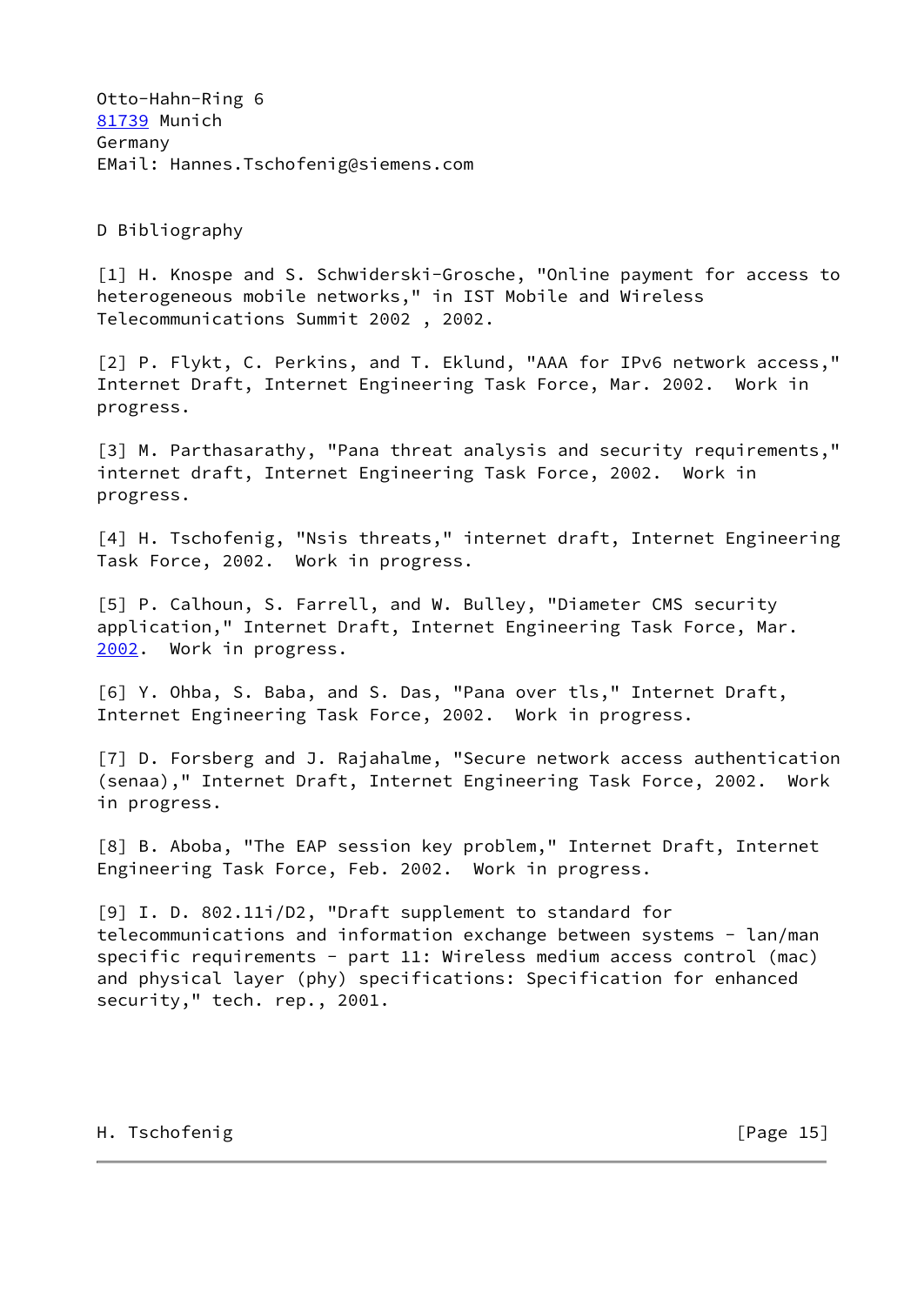Internet Draft 9 January 2003

<span id="page-17-0"></span>[10] I. S. 802.11-1997, "Information technology - telecommunications and information exchange between systems - local and metropolitan area networks - specific requirements part 11: Wireless lan medium access control (mac) and physical layer (phy) specifications," tech. rep., 1997.

<span id="page-17-1"></span>[11] S. Faccin and F. Le, "AAA local security association (LSA): The temporary shared key (TSK)," Internet Draft, Internet Engineering Task Force, July 2001. Work in progress.

<span id="page-17-2"></span>[12] G. Huang, S. Beaulieu, and D. Rochefort, "A traffic-based method of detecting dead ike peers," internet draft, Internet Engineering Task Force, 2002. Work in progress.

<span id="page-17-3"></span>[13] A. Yegin, R. Penno, et al., "Protocol for carrying authentication for network access (PANA)requirements and terminology," Internet Draft, Internet Engineering Task Force, July 2002. Work in progress.

<span id="page-17-4"></span>[14] B. Patel, B. Aboba, S. Kelly, and V. Gupta, "DHCPv4 configuration of IPSEC tunnel mode," Internet Draft, Internet Engineering Task Force, May 2001. Work in progress.

<span id="page-17-5"></span>[15] D. Dukes and R. Pereira, "The ISAKMP configuration method," Internet Draft, Internet Engineering Task Force, Oct. 2001. Work in progress.

<span id="page-17-6"></span>[16] Y. Ohba et al., "Problem space and usage scenarios for PANA," Internet Draft, Internet Engineering Task Force, June 2002. Work in progress.

<span id="page-17-7"></span>[17] E. Baize and D. Pinkas, "The simple and protected GSS-API negotiation mechanism," [RFC 2478](https://datatracker.ietf.org/doc/pdf/rfc2478), Internet Engineering Task Force, Dec. 1998.

<span id="page-17-8"></span>[18] E. Gustafsson, W. Bulley, A. Rubens, J. Haag, G. Zorn, and D. Spence, "Diameter NASREQ application," Internet Draft, Internet Engineering Task Force, Mar. 2002. Work in progress.

<span id="page-17-9"></span>[19] J. Walker, R. Housley, and N. Cam-Winget, "AAA key distribution," Internet Draft, Internet Engineering Task Force, Apr. 2002. Work in progress.

<span id="page-17-10"></span>[20] N. Asokan, V. Niemi, and K. Nyberg, "Man-in-the-middle in tunnelled authentication," in<http://eprint.iacr.org/2002/163/>, 2002.

<span id="page-17-11"></span>[21] J. Puthenkulam, V. Lortz, A. Palekar, D. Simon, and B. Aboba, "The compound authentication binding problem," internet draft, Internet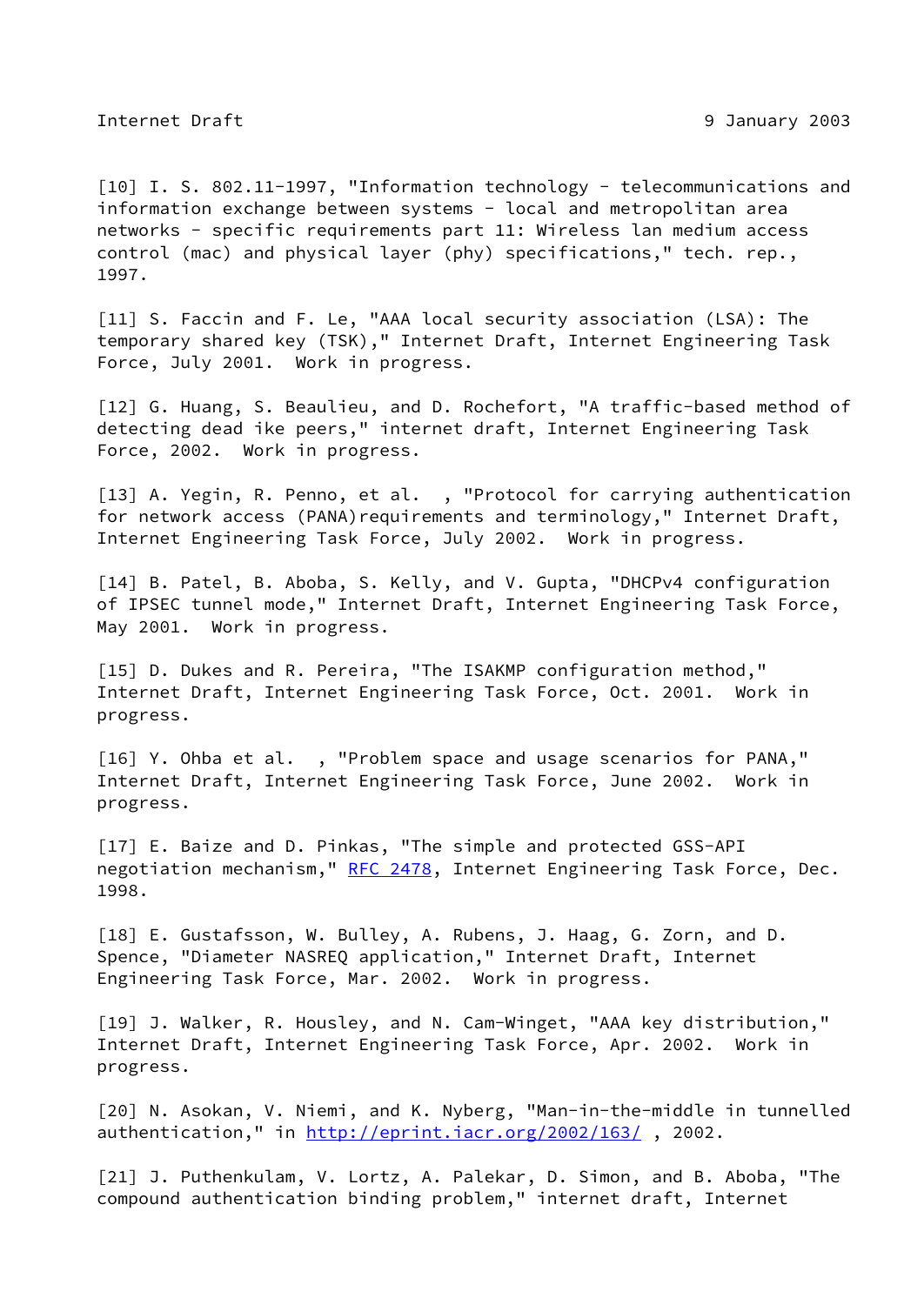Engineering Task Force, 2002. Work in progress.

### H. Tschofenig and the contract of the contract of the contract of the contract of the contract of the contract of the contract of the contract of the contract of the contract of the contract of the contract of the contract

Internet Draft 9 January 2003

<span id="page-18-0"></span>[22] U. Blumenthal, "Secure session key generation. creating PRF from MAC function," Internet Draft, Internet Engineering Task Force, July [2002](#page-16-10). Work in progress.

<span id="page-18-1"></span>[23] C. Perkins and Ed, "IP mobility support for IPv4," [RFC 3220](https://datatracker.ietf.org/doc/pdf/rfc3220), Internet Engineering Task Force, Jan. 2002.

<span id="page-18-2"></span>[24] D. Johnson, C. Perkins, and J. Arkko, "Mobility support in IPv6," Internet Draft, Internet Engineering Task Force, July 2002. Work in progress.

<span id="page-18-3"></span>[25] C. Perkins and E. Gustafsson, "AAA registration keys for mobile IP," Internet Draft, Internet Engineering Task Force, Mar. 2002. Work in progress.

<span id="page-18-4"></span>[26] F. Dupont et al. , "AAA for mobile IPv6," Internet Draft, Internet Engineering Task Force, Nov. 2001. Work in progress.

<span id="page-18-5"></span>[27] S. Faccin et al., "Diameter mobile IPv6 application," Internet Draft, Internet Engineering Task Force, Nov. 2001. Work in progress.

<span id="page-18-6"></span>[28] M. Shore, "The TIST (topology-insensitive service traversal) protocol," Internet Draft, Internet Engineering Task Force, May 2002. Work in progress.

<span id="page-18-7"></span>[29] H. Tschofenig and H. Schulzrinne, "A firewall/nat traversal client for casp," internet draft, Internet Engineering Task Force, 2002. Work in progress.

<span id="page-18-8"></span>[30] H. Schulzrinne, H. Tschofenig, X. Fu, J. Eisl, and R. Hancock, "Casp - cross-application signaling protocol," internet draft, Internet Engineering Task Force, 2002. Work in progress.

<span id="page-18-9"></span>[31] P. Funk and S. Blake-Wilson, "EAP tunneled TLS authentication protocol (EAP-TTLS)," Internet Draft, Internet Engineering Task Force, Mar. 2002. Work in progress.

<span id="page-18-10"></span>[32] H. Andersson, S. Josefsson, G. Zorn, et al. , "Protected extensible authentication protocol (PEAP)," Internet Draft, Internet Engineering Task Force, Feb. 2002. Work in progress.